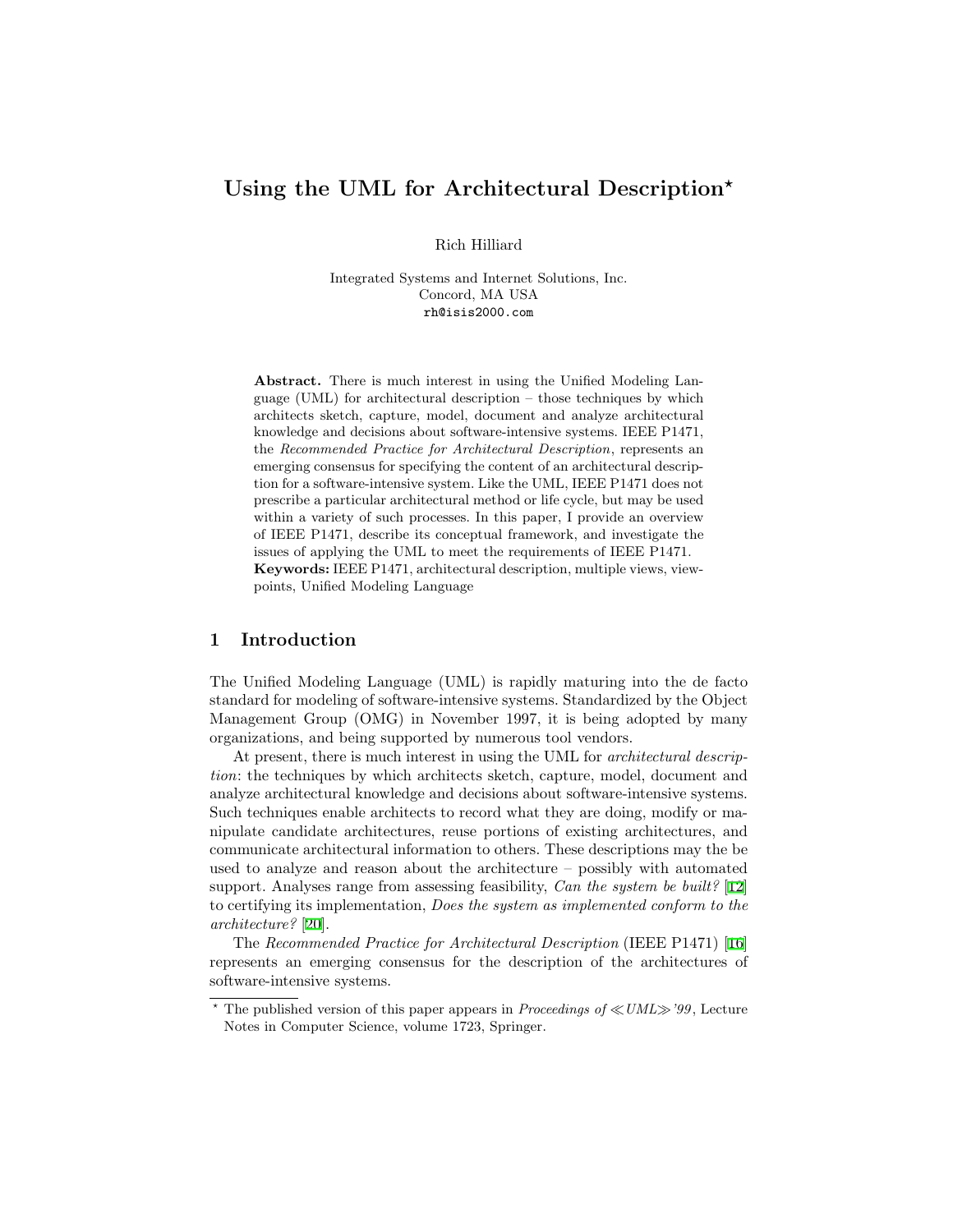In this paper, I investigate the applicability of the UML within the context established by IEEE P1471. I begin with some background on the history and goals for the standard. I then introduce the conceptual framework of P1471. In the main sections of the paper, I review key requirements of IEEE P1471 which pertain to the use of the UML and examine several approaches to using the UML to meet the requirements of P1471. I then address a few issues pertaining to the use of the UML for architectural description which are not specific to P1471. I close with a summary of the key issues and a review of some related work. Note: This paper is based on version 1.1 of the UML specification which is the currently approved version of the standard. Some changes have been made in version 1.3 of the UML specification, particularly in the area of Model Management, which might affect my analysis. However, at the time of this writing, version 1.3 is not widely available.

### 2 What is IEEE P1471?

IEEE P[1](#page-1-0)471 is the Draft Recommended Practice for Architectural Description.<sup>1</sup> It was developed by the IEEE's Architecture Working Group, chartered and sponsored by the Software Engineering Standards Committee of the IEEE Computer Society. The draft Recommended Practice was produced between 1995 and 1998 by a group of approximately thirty participants, and over 140 international reviewers.

#### 2.1 IEEE Goals for P1471

Given the widespread interest in the architecture of software-intensive systems, IEEE recognized the need for providing direction in this area, for both industry and academic application. IEEE set the following goals for the standard:

- 1. To take a "wide scope" interpretation of architecture applicable to software-intensive systems. This includes computer-based systems ranging from software applications, information systems, embedded systems, systems-of-systems, product lines and product families – wherever software plays a substantial role in the development, operation, or evolution of a system.
- 2. To establish a conceptual framework and vocabulary for talking about architectural issues of systems. Despite the widespread interest in architecture in both the systems and software engineering communities, there is no common frame of reference for practitioners and researchers in these communities to talk with one another. There are no agreed-upon definitions for terms such as "architecture," "architectural description," and "view."

<span id="page-1-0"></span><sup>&</sup>lt;sup>1</sup> At the time of this writing, IEEE P1471 has been balloted by the IEEE, and is expected to be approved for use by the time this paper appears. Up-to-date information about IEEE P1471 can be obtained from the IEEE Architecture Working Group (http://www.pithecanthropus.com/˜awg).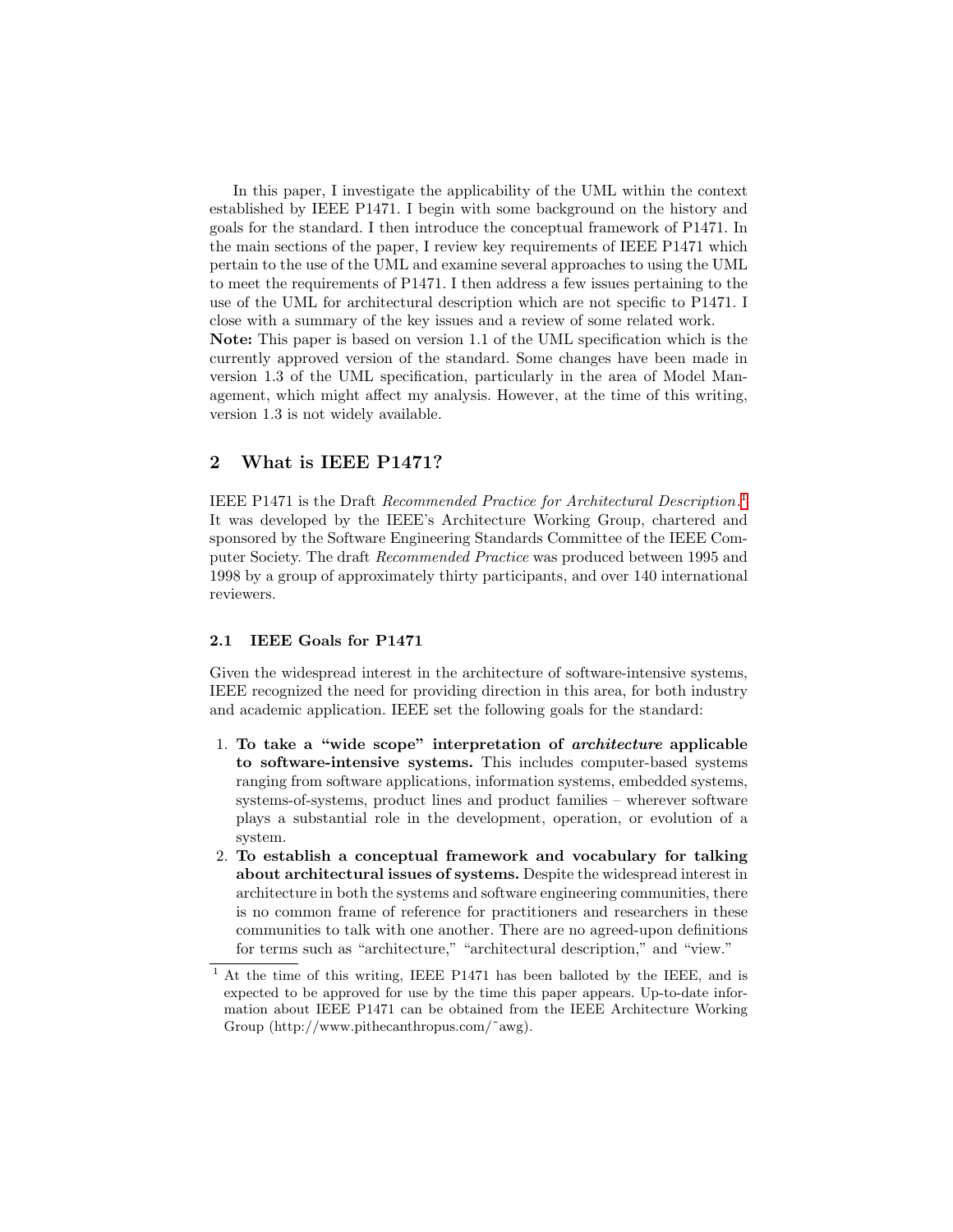- 3. To identify and promulgate sound architectural practices. There are already a wide range of software and systems architecture practices. It is a goal of IEEE P1471 to provide a basis on which all of these practices may be defined, contrasted and applied.
- 4. To allow for the evolution of those practices as relevant technologies mature. The IEEE recognized that software systems architectural practices are rapidly evolving, both in industrial use and in the research arena, with respect to architecture description languages, architectural methods, analysis techniques, and architecting processes. It is hoped these practices can be communicated, documented and shared via the framework of P1471. For this reason, the framework should be general enough to encompass current techniques and flexible enough to evolve.

### 2.2 Using P1471

IEEE P1471 is a recommended practice – which is one type of IEEE standard.<sup>[2](#page-2-0)</sup> The important ingredients of IEEE P1471 are:

- 1. a normative set of definitions for terms including architectural description, architectural view, architectural viewpoint;
- 2. a conceptual framework which establishes these terms in the context of the many uses of architectural descriptions for system construction, analysis and system evolution; and,
- 3. a set of requirements on an architectural description of a system.

P1471 applies to architectural descriptions (ADs) – any collection of products that purports to describe the architecture of a software-intensive system. An AD is said to conform to IEEE P1471 if it meets the requirements of IEEE P1471. Requirements in P1471 are signalled with shalls, following usual standards practice. In this way, ADs may be readily checked for conformance to the recommended practice. The requirements of IEEE P1471 are designed to be independent of any individual architectural technique, and therefore should be applicable within a variety of architectural methods and architecture frameworks. It is further hoped that having a common frame of reference will allow greater understanding and sharing between different approaches.

P1471 neither describes nor requires any kind of conformance of systems, projects, organizations, processes, methods, or tools – which are the province of individual methods, frameworks and practicing organizations.

#### 2.3 The P1471 Conceptual Framework

Figure [1,](#page-3-0) adapted from IEEE P1471, depicts the major conceptual entities referred to by the standard. The conceptual framework is presented as a UML

<span id="page-2-0"></span><sup>2</sup> There are three types of IEEE standard: (i) standards, (ii) recommended practices and (iii) guides.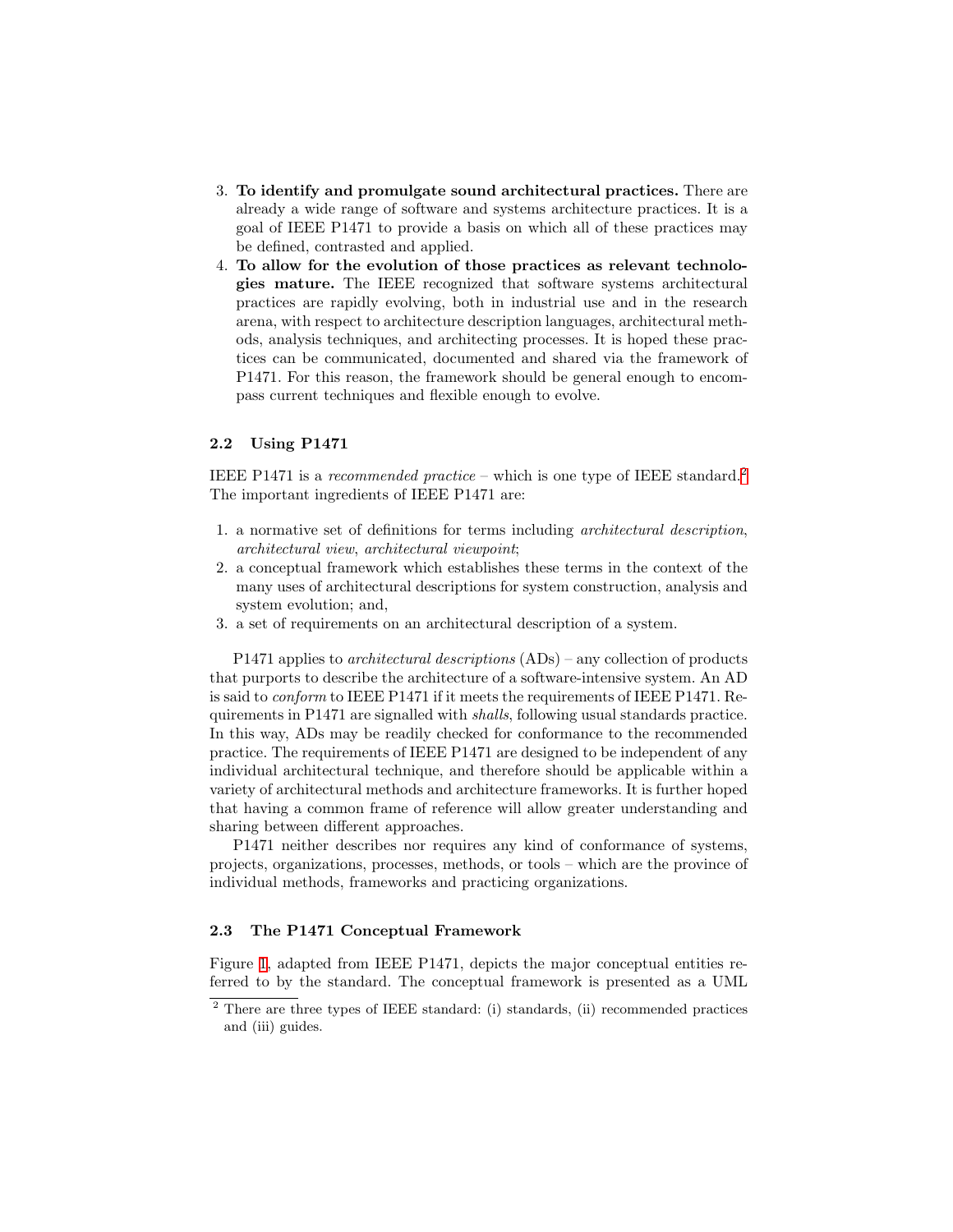class diagram. I will further discuss the conceptual framework below, emphasizing elements specific to the UML discussion herein. (For a complete discussion of the framework, please refer to the standard.)

The central abstraction, and primary focus, of the standard is Architectural Description. In P1471, an Architectural Description is a collection of products to document the architecture of a system. P1471 does not specify the format or media for an architectural description. What P1471 does specify is certain minimal required content of an AD reflecting current practices and industry consensus.

A key tenet of that consensus is the notion of multiple views. In P1471, an Architectural Description is organized into one or more architectural Views. Most architectural methods and frameworks advocate the use of one or more views of the system as a part of the architectural description. However, the exact views used vary from technique to technique. Rather than require a particular set of views, P1471 leaves this selection to users of the standard.

One of P1471's contributions is to make explicit the notion of an architectural Viewpoint to embody the rules governing a view. It is anticipated that this will allow the definition and reuse of viewpoints, so that varying approaches to architecture may better be able to exchange results, and that in general the growth of the discipline will be facilitated by codifying certain useful patterns of description.



<span id="page-3-0"></span>Fig. 1. The P1471 Conceptual Model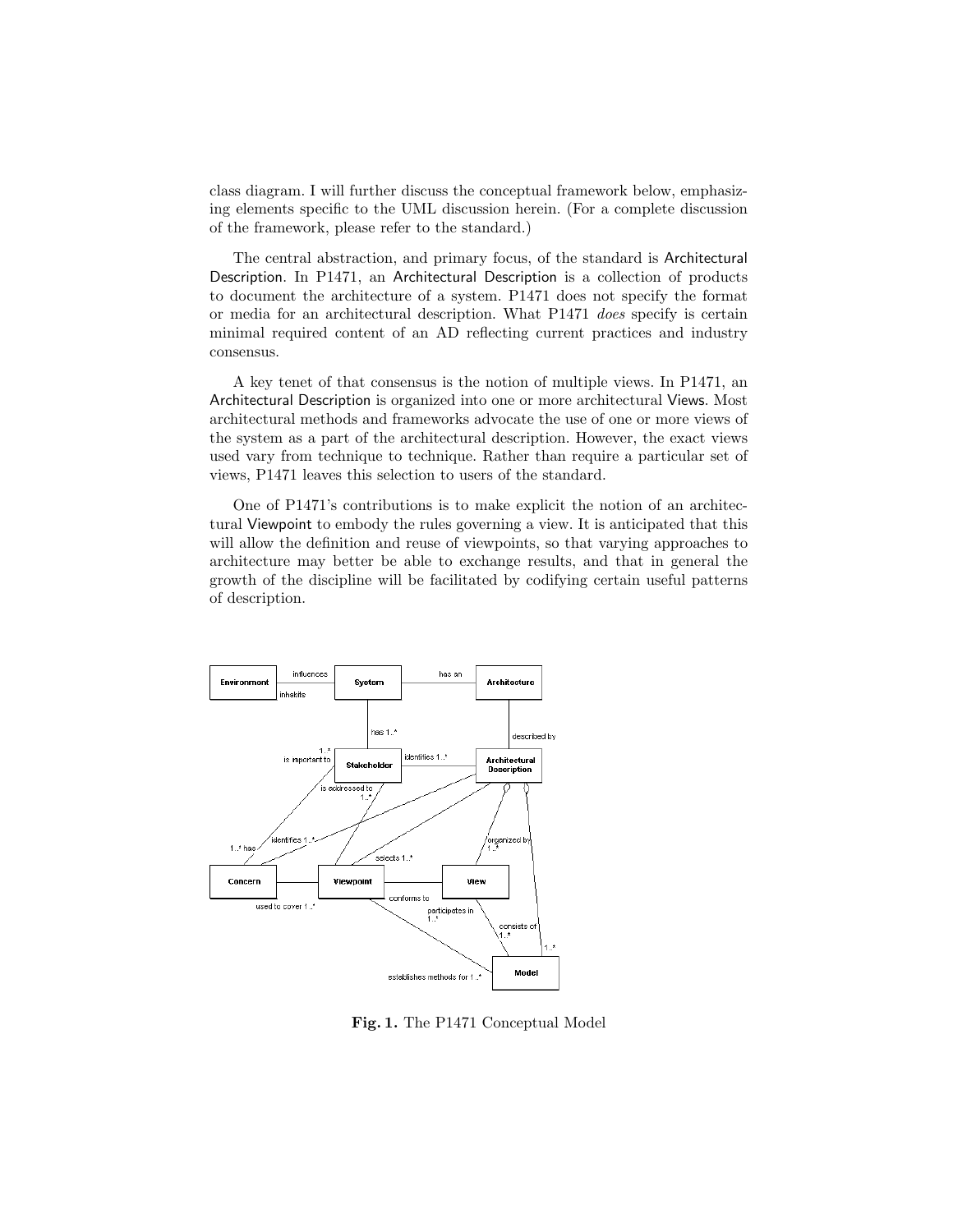IEEE P1471 has been developed to be "notation-independent" – it does not specify any particular notations to be used in an architectural description, leaving this to individual architectural methods or practices. Thus, the question arises, How does the UML apply in the context of IEEE P1471? After examining the requirements of IEEE P1471 I will return to this in section [4.](#page-8-0)

### <span id="page-4-0"></span>3 P1471 Requirements on Architectural Descriptions

IEEE P1471 establishes requirements on what it means to be a "conforming" architectural description [\[16](#page-16-1)]. In this section I highlight those requirements with special implications for the use of the UML. The leading ideas in the IEEE P1471 requirements are bolded, and the requirements are paraphrased within the text which follows. For the full set of normative requirements on ADs, readers should refer to the standard.

#### 3.1 Stakeholders and Concerns

As shown in figure [1,](#page-3-0) P1471 posits two key abstractions in the system environment that influence an architectural description: Stakeholders and Concerns. Stakeholders are any individual, class, organization or role that has an interest in the system. Those interests P1471 refers to as Concerns – the architecturally relevant areas of interest on the part of the stakeholders for the system. Concerns capture considerations including the "ilities" (e.g., security, reliability, maintainability) and other system characteristics that influence the architecture.

ADs are interest-relative: A conforming AD identifies the system's stakeholders and their concerns.

In developing the architecture for a system, the Architect will seek to understand who are its stakeholders and what are their concerns. Stakeholders typically include a Client for the system, Users, Maintainers, Operators, System Developers, Vendors, and so on[[9](#page-15-1)]. The stakeholders form an upper bound on the potential audiences for the architectural description.

Concerns are the basis for completeness: In P1471, the content of an architectural description is bounded by the identified concerns of the stakeholders for the system of interest. A conforming AD addresses all stakeholders' concerns identified under the above requirement. An architectural description is incomplete if it does not at least address all such identified concerns. Individual architectural methods may specify additional completeness criteria.

#### 3.2 Architectural Views

P1471 codifies the practice, found throughout software and systems architecture, of using multiple views of a system to document an architecture. Views are recognized as a mechanism to separate concerns, both to reduce perceived complexity and to address the needs of diverse audiences [\[8](#page-15-2)].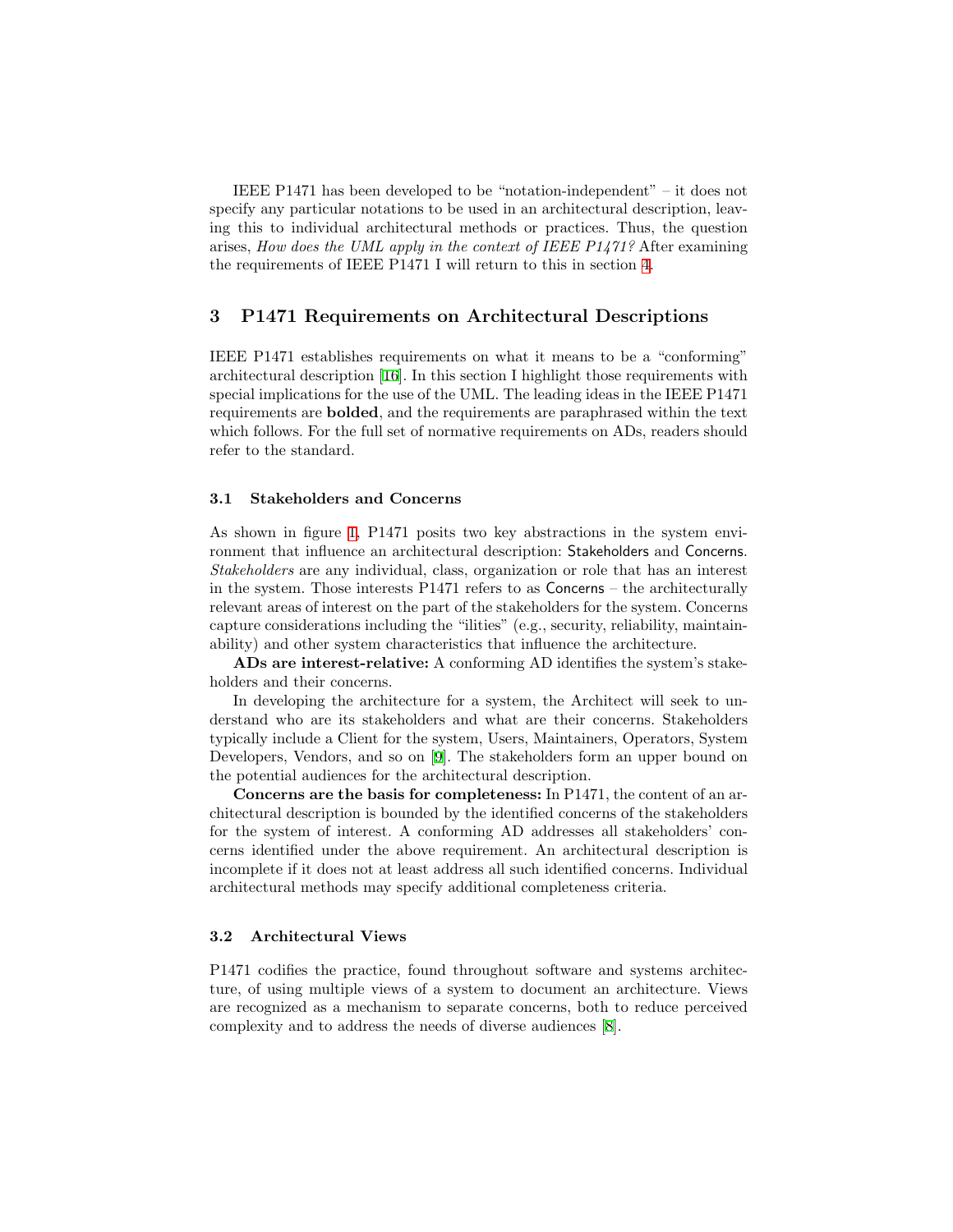Multiple views: An AD consists of one or more views. In IEEE P1471, a view is a representation of a whole system from the perspective of a related set of concerns.

**Views are modular:** A view consists of one or more *architectural models*. Each model may use a different representational scheme. In the example below, a capability view is developed using two representational schemes: UML component diagrams and class diagrams.

Inter-view consistency: A conforming AD documents any known inconsistencies among the views it contains. IEEE P1471 does not prescribe any specific consistency-checking techniques between views, which are the realm of individual methods or organizations. It only requires that any inconsistencies, discovered by whatever means, be documented.

#### 3.3 Architectural Viewpoints

The perspective from which a view is constructed is called a *viewpoint*.

Views are well-formed: Each view in a conforming AD is governed by exactly one viewpoint. Viewpoints define the rules for creating and using views. In the IEEE Architecture Working Group, the slogan we have used to relate views and viewpoints is this:[3](#page-5-0)

views : viewpoint :: programs : programming language

Concerns drive viewpoint selection: In a conforming AD, each concern is addressed by one or more architectural views. Furthermore, a conforming AD identifies the selected viewpoints and provides the rationale for their selection.

No fixed set of viewpoints: Various architectural methods prescribe a fixed, or starting set of viewpoints, such as Kruchten's 4+1 view model [\[19](#page-16-2)], ISO's Reference Model for Open Distributed Processing[[17\]](#page-16-3), Siemens[[26\]](#page-16-4). IEEE P1471 does not require any specific viewpoints; leaving this to individual methodological (or religious!) considerations. Instead, P1471 provides mechanisms for insuring that whatever viewpoints are used in a conforming AD, these are documented and understandable. IEEE P1471 does not take a position on where views come from. In the literature, one finds several stances toward views[[11\]](#page-15-3). One stance treats views as projective: a view is a partial projection of a full architectural description; another stance is constructive: the architectural description is constructed from one or more separate views.

Viewpoints are first-class: Each viewpoint used in an AD is declared before use. Like a legend on a map or chart, a viewpoint provides a guide for interpreting and using a view, and appears in a conforming AD together with the view it defines.

<span id="page-5-0"></span><sup>&</sup>lt;sup>3</sup> The notation  $x : y :: z : w$  is read "x is to y as z is to w."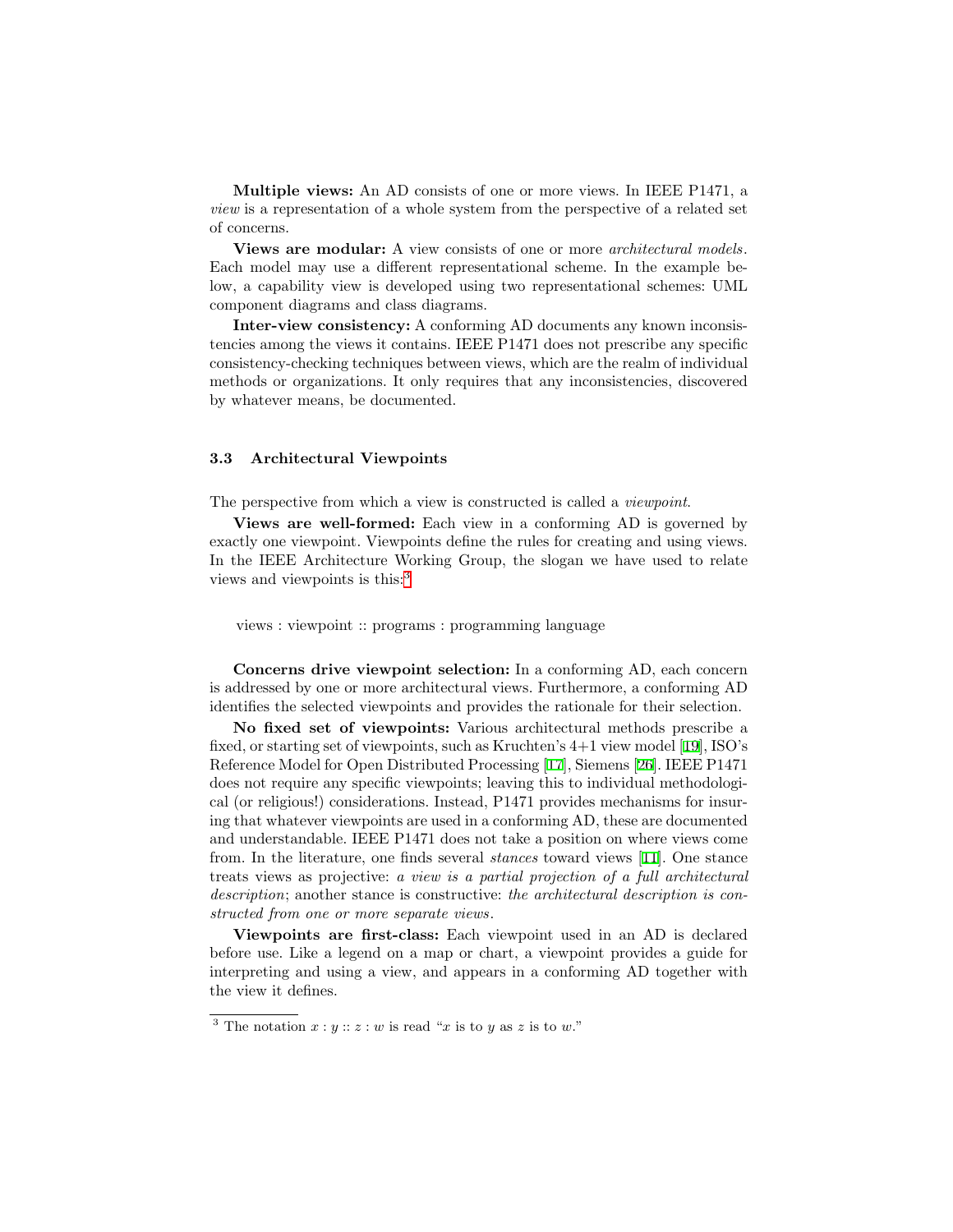#### 3.4 Viewpoint Example

The remainder of this section presents a brief example of declaring and using a viewpoint conforming to IEEE P1471. The example is drawn from an architectural description for the InternetEngine—a product line architecture for electronic commerce.

Declaring a Viewpoint. IEEE P1471 establishes the minimal information that a conforming AD must contain for each viewpoint used therein. Each viewpoint is specified by:

- the viewpoint name;
- the stakeholders addressed by the viewpoint;
- the stakeholder concerns to be addressed by the viewpoint;
- the viewpoint language, modeling techniques, or analytical methods used; and,
- the source, if any, of the viewpoint (e.g., author, literature citation).

A viewpoint definition may additionally include:

- any formal or informal consistency or completeness checks associated with the underlying method to be applied to models within the view;
- any evaluation or analysis techniques to be applied to models within the view; and
- any heuristics, patterns, or other guidelines which aid in the synthesis of an associated view or its models.

The Capability Viewpoint. This is a brief example of a viewpoint declaration and a resulting view. The Architect of a large, enterprise-wide, distributed information system needs to devise a strategy for the organization of system capabilities and the rules by which those capabilities are constructed and fielded. The "capabilities" are small to mid-sized components intended to encourage reuse across the enterprise and facilitate "plug-and-play" composition.

#### Viewpoint Name: Capability

Stakeholders: the client, producers, developers and integrators

Concerns: How is functionality packaged? How is it fielded? What interfaces are managed?

Viewpoint language: Components and their dependencies  $(\ll p$ rovides $\gg$ ,  $\ll$ requires $\gg$ ,  $\ll$ client-server $\gg$ ) (using enhanced UML component diagrams); interfaces and their attributes (using UML class diagrams).

Sources: Also known as: Static, Application, Conceptual[[14\]](#page-16-5)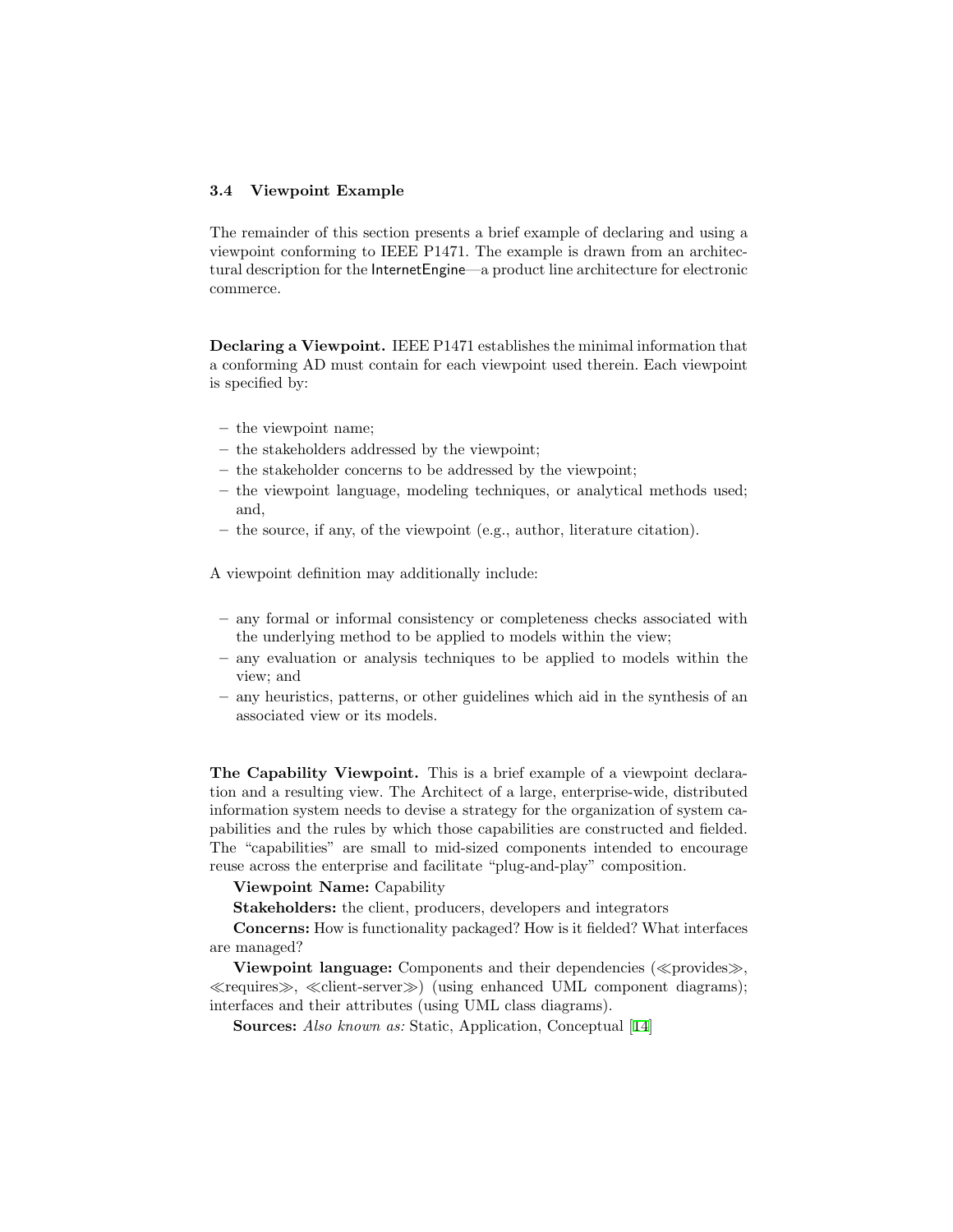A Capability View. An application of the capability viewpoint might look like figure [2](#page-7-0). The capability view covers all system functionality for operating on data; it is therefore intended as a reference model (template) for new construction and integration. What the cartoon does not show are the assertions associated with each element. Capabilities are constructed using a 5-tier, layered organization with interfaces at each pair of layers. Each layer is a capability. Capabilities can serve other capabilities (horizontal integration). The entire stack is a deployable capability. Rules for interaction among layers, and rules for allowed "content" of a layer are stated in terms of this diagram using OCL. All capabilities must provide certain basic operations, conforming to the Generalized Capability Interface, which is used for the dynamic discovery of capabilities. The Data Access Interface conforms to an XML document type description (DTD). Other interfaces are constrained by well-known, off-the-shelf APIs.



<span id="page-7-0"></span>Fig. 2. A Capability View

This capability viewpoint is defined in terms of two existing UML diagram types (class diagrams and component diagrams), stereotype extensions to the component diagram, and certain relations between the diagrams. This ensemble constitutes the viewpoint language part of a viewpoint declaration.

Viewpoint Reuse. Unlike a system's stakeholders and its views, viewpoints are not particular to a system. Since they are first-class, it should be possible to keep viewpoints "on-the-shelf" for (re)use. Thus, the architect may be able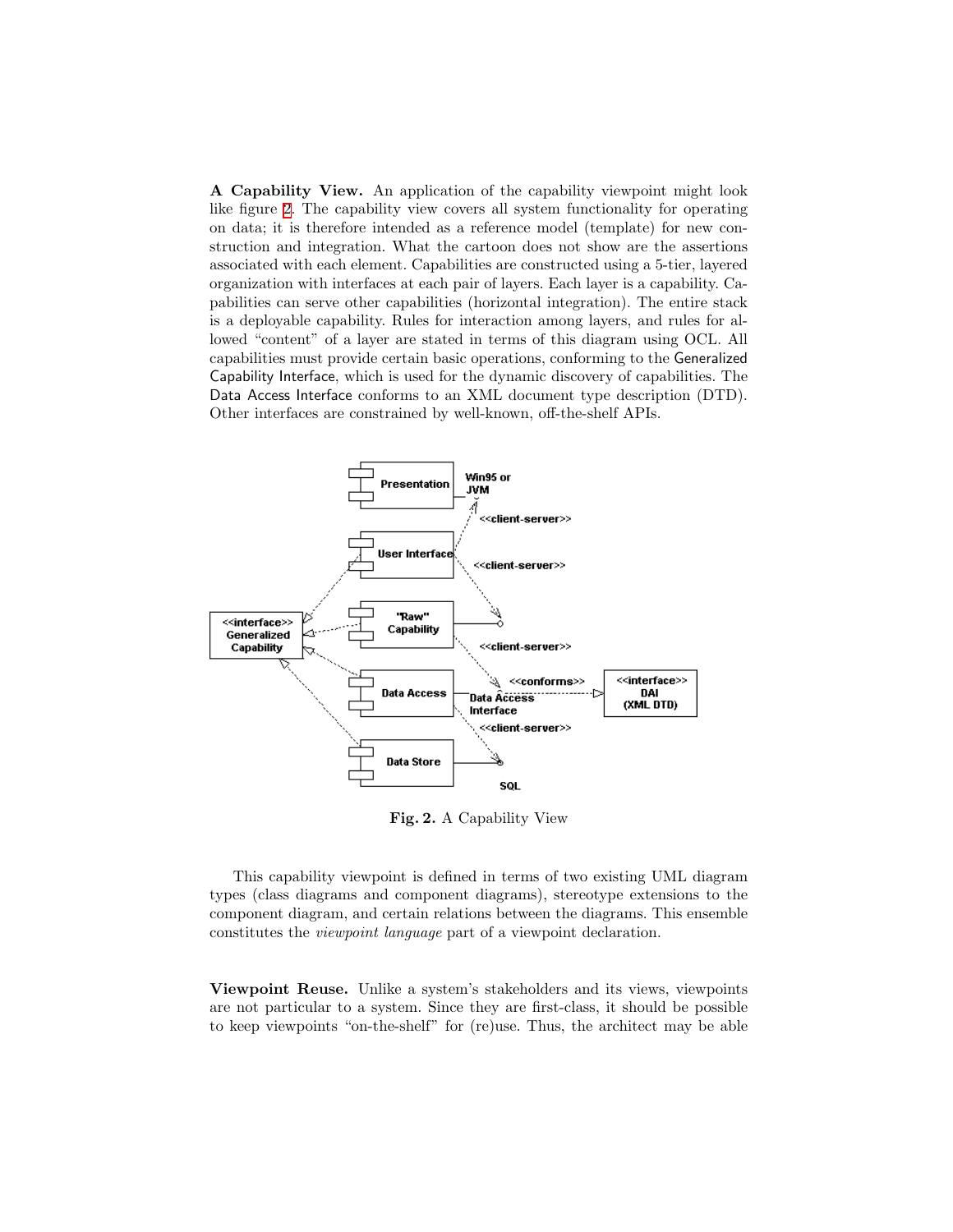to reuse viewpoint descriptions; in IEEE P1471, these are referred to as *library* viewpoints.

So the Architect, instead of defining a capability viewpoint from scratch as above, ought to be able to go to the library and find a viewpoint to meet her needs. One candidate, well-known from Software Architecture, is the structural viewpoint.

Viewpoint Name: Structural Stakeholders:[4](#page-8-1)

Concerns: Define the computational elements of a system and their organization. What elements comprise the system? What are their interfaces? How do they interconnect? What are the mechanisms for interconnection?

Viewpoint Language: Components, connectors, ports and roles, attributes Analytic Methods: Attachment, type consistency.

Sources: There is general agreement within the field known as Software Architecture, on the usefulness of the ontology of components, connectors, etc. See for example [\[25](#page-16-6)]. The ACME architecture description language (ADL) represents a consensus ADL embodying this ontology [\[10](#page-15-4)]. See those works for citation of many other ADLs with a similar basis.

## <span id="page-8-0"></span>4 Using the UML in the Context of IEEE P1471

The UML is nicely suited to P1471 in several ways. Both address a similar scope: software-intensive systems. Like the UML, IEEE P1471 is "intentionally process-independent"[[23,](#page-16-7) §4.2]. It neither defines a life cycle nor an architectural process. Finally, both take as a starting point the need for multiple views in the modeling of software-intensive systems.

Using P1471, the Architect selects architectural viewpoints based on the stakeholders' concerns to be addressed in the architectural description. Ideally, these viewpoints are taken "off-the-shelf" – it is desirable to use predefined viewpoints, when such viewpoints are available. Individual architectural methods and architectural frameworks typically espouse a set of predefined architectural viewpoints (even if they are not referred to as "viewpoints"). For example, the UML User Guide [[4\]](#page-15-5) advocates a "user-case driven, architecture-centric, iterative, and incremental process" which employs five view(point)s:

[T]he architecture of a software-intensive system can best be described by five interlocking views. Each view is a projection into the organization and structure of the system, focused on a particular aspect of that system. [\[4](#page-15-5), p31]

There are a range of approaches one might take to applying the UML. In light of the requirements discussed in section [3](#page-4-0), we now examine four approaches to using the UML within the context of IEEE P1471.

<span id="page-8-1"></span><sup>4</sup> Not in library, to be filled in at use time.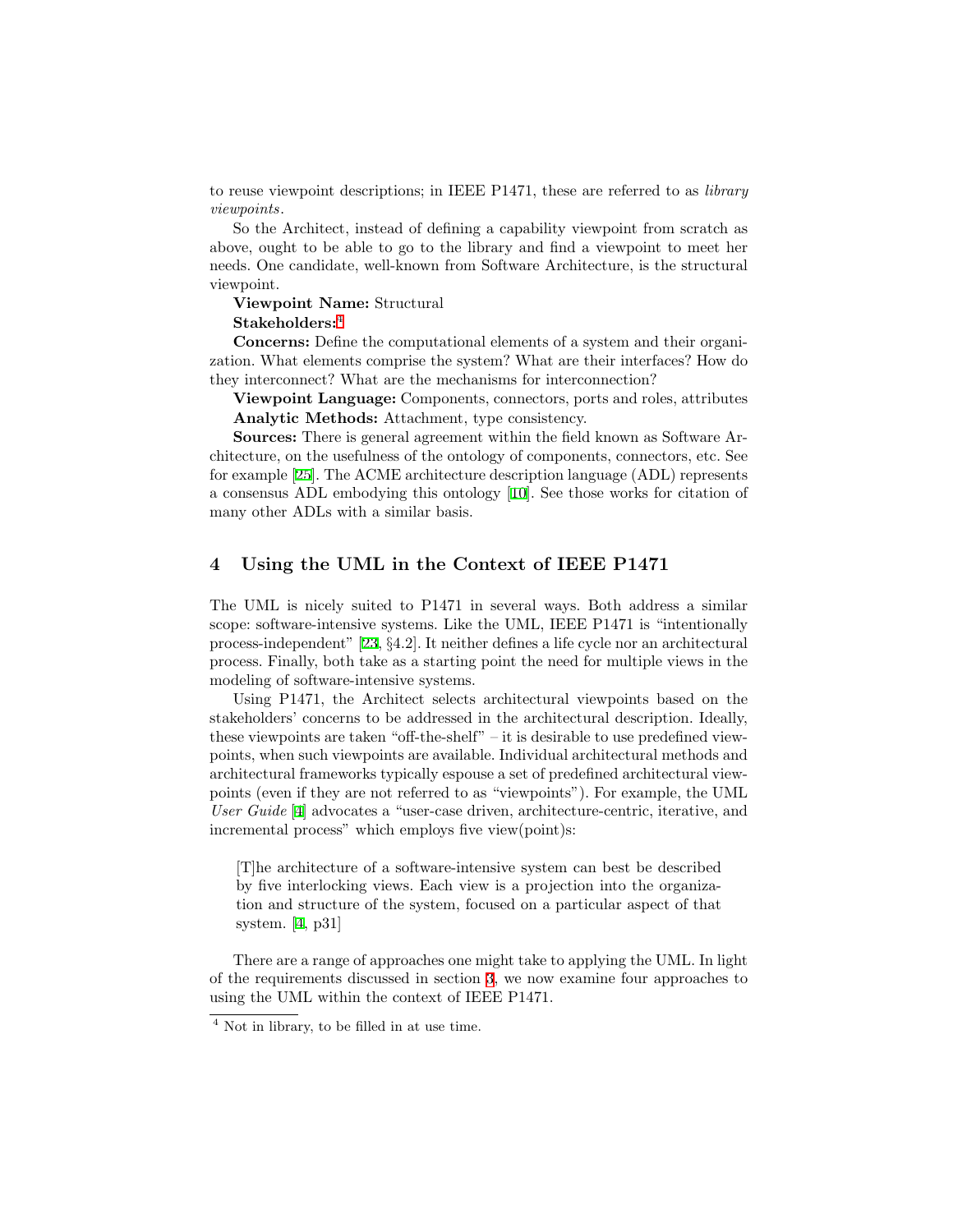(1) "Out of the Box" The Architect can adopt the UML as a tool kit of useful notations to be applied to architectural subjects, using it "out of the box." Each of the nine predefined diagram (techniques) is potentially applicable to architectural description. The easiest way to use the UML within the P1471 context is to develop viewpoints which utilize one or more predefined diagram types as viewpoint languages. IEEE P1471 offers a way to understand, and therefore reuse, existing diagram types, as shown in table [1.](#page-9-0)

<span id="page-9-0"></span>Table 1. Predefined UML Diagram Types as Viewpoint Languages

| Architectural Viewpoint UML Diagram Type(s) |                                                |
|---------------------------------------------|------------------------------------------------|
| structural                                  | component diagrams and class diagrams          |
| behavioral                                  | interaction diagrams, activity, state diagrams |
| user                                        | use case diagrams, interaction diagrams        |
| distribution                                | deployment diagrams, interaction diagrams      |

(2) "Lightweight Extension" The Architect can exploit the UML's "lightweight extension mechanisms" (tagged values, stereotypes and constraints) [\[4](#page-15-5)] to create new vocabularies for architectural description. Either by creating a UML extension or a variant:

- A UML extension is a predefined set of stereotypes, tagged values, and constraints that extend and tailor the UML for a specific domain of application. See [\[23](#page-16-7), §4.1.1]
- A UML variant is language built on top of the UML metamodel, specializing that metamodel, without changing any UML semantics. See[[23,](#page-16-7) §4.1.1]

The key point is that such extensions will be developed on a *per-viewpoint* basis – potentially each viewpoint will necessitate its own extension. It would be useful to have a standard way to document viewpoint declarations in the UML, such that they may be notationally depicted, stored and manipulated by tools. Once viewpoints are represented in this form, more interesting uses are possible, such as specialization and combination of viewpoints. It seems such a mechanism needs to be more than what is defined by an extension, since it needs to refer to diagramtypes; but less than a UML profile  $[1]$  $[1]$  – which appears to be much too heavy a mechanism for individual architects, if it has to be applied individually to viewpoints.

(3) "UML as Integration Framework" The Architect, or more likely the architecture team, or firm, might adopt the UML (and its metamodel) as an integrating framework for architectural description. At this level of commitment, one would seek a close correspondence between the P1471 conceptual framework and the UML metamodel.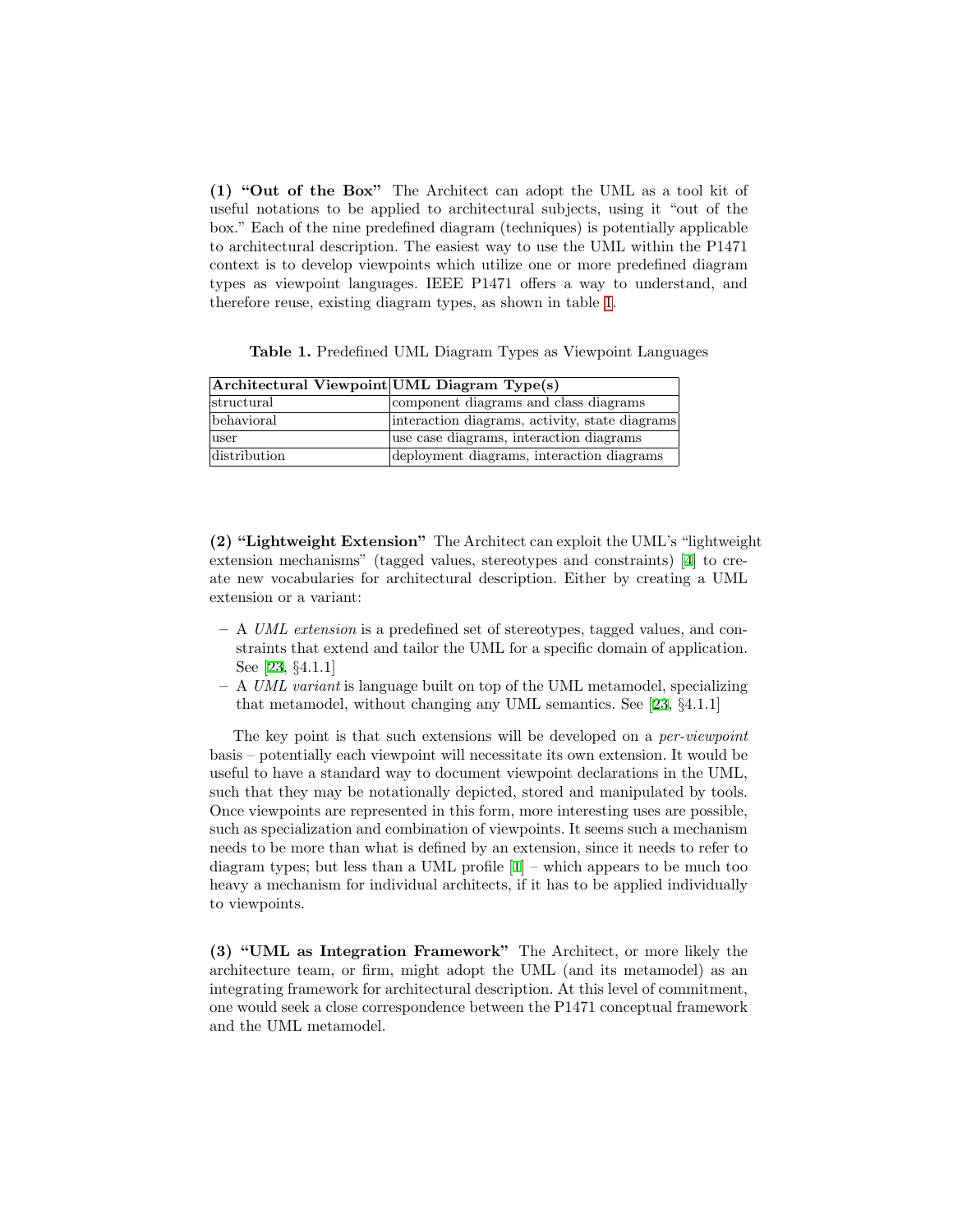As noted, the UML and P1471 are philosophically compatible on the matter of multiple views; however, while views and viewpoints are "first-class" citizens in the P1471 conceptual framework (figure 1), these concepts appear only infor-mally in the UML specification.<sup>[5](#page-10-0)</sup> For example,

Every complex system is best approached through a small set of nearly independent views of a model; No single view is sufficient.[[23,](#page-16-7) §4.1.2]

The notion of *viewpoint* appears in the definition of model:

A model is an abstraction of a modeled system, specifying the modeled system from a certain viewpoint and at a certain level of abstraction. A model is complete in the sense that it fully describes the whole modeled system at the chosen level of abstraction and viewpoint.[[22,](#page-16-8) §12.2]

Perhaps closest in spirit to IEEE 1471's notion of a view is the UML notion of a diagram:

In terms of the views of a model, the UML defines the following graphical diagrams: [use case diagram; class diagram; behavior diagrams: statechart diagram, activity diagram; interaction diagrams: sequence diagram, collaboration diagram; implementation diagrams: component diagram, deployment diagram.]

These diagrams provide multiple perspectives of the system under analysis or development. ... [\[23](#page-16-7), §4.1.2]

To be precise, we are less interested in individual diagrams than in the rules governing diagram instances. In the UML specification, these are referred to variously as a diagram type, a diagram kind, or a diagram technique. Although there are nine predefined instances of this entity in the UML specification, it has no status in the metamodel either. The "standard diagram types" are defined not in UML itself, but by external rules.

One way to fully support P1471 is to introduce representatives of diagram technique, view and viewpoint into the UML metamodel. This would support both end-user extensiblity by architects and could simplify the specification of the UML. One way to do this is shown in figure [3](#page-11-0).

By reifying Diagram Technique we provide a way to document existing diagram types; provide a substrate for differential expression and extensions; and give the end user a means to define new diagram techniques.

Now we may complete the integration of IEEE P1471 and the UML. An architectural description is a model; a model composed of one or more views. Diagram techniques are candidate viewpoint languages which may be referenced in the declaration of viewpoints, and then used to guide the construction of well-formed diagrams which make up the view. A View is one kind of Model,

<span id="page-10-0"></span> $5$  The entity ViewElement does occur in the UML metamodel (vintage 1.1), but pertains to the graphical presentation (rendering) of ModelElements.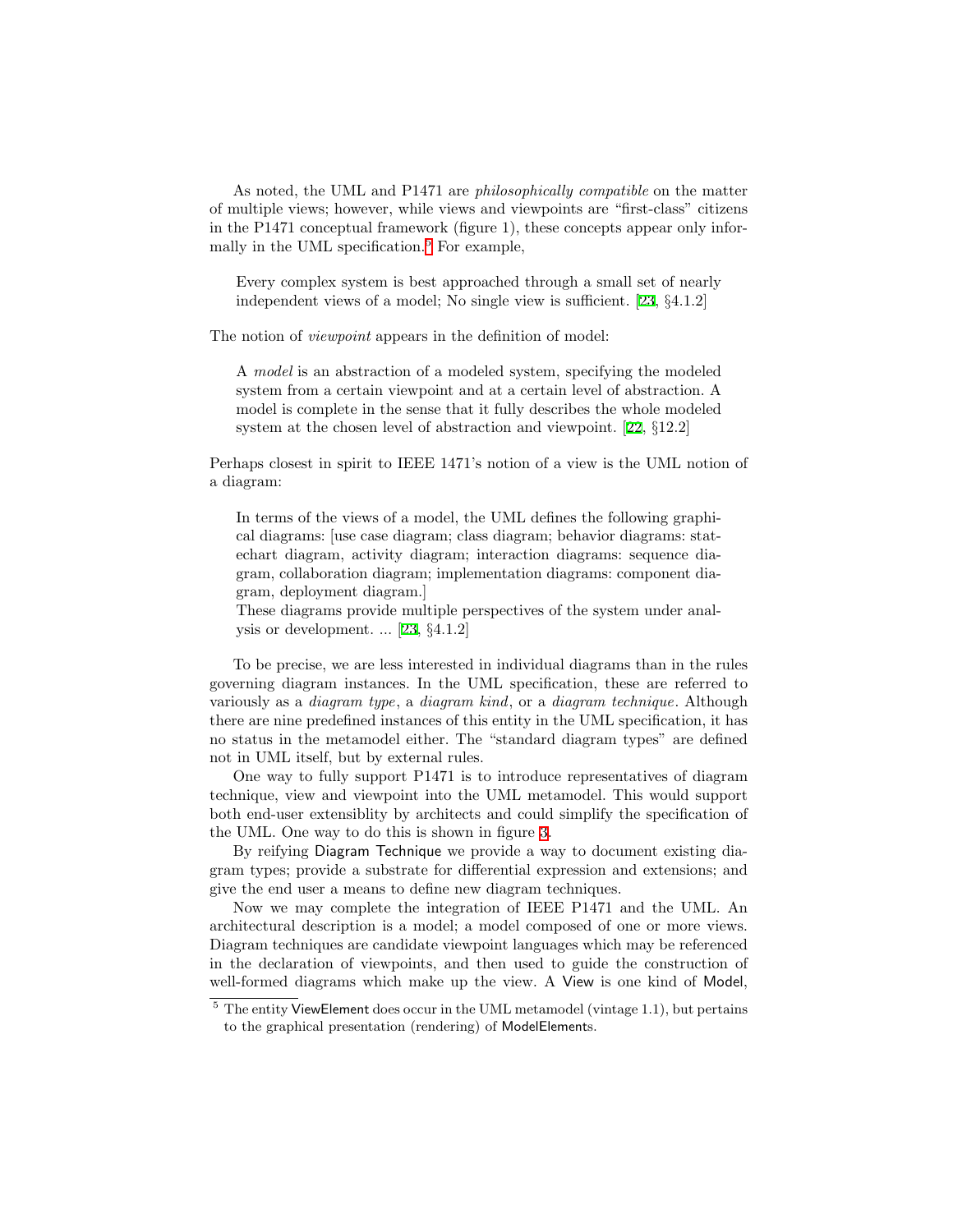

<span id="page-11-0"></span>Fig. 3. Enhanced Metamodel Fragment

governed by a well-defined (declared) Viewpoint. A view may be documented with one or more diagrams. Each diagram is guided by the rules of a diagram technique. Diagrams are made up of (owned) ModelElements and references to ModelElements (which may occur in other views).

A useful consequence of the reification of views and viewpoints would be the ability to map out the set of viewpoints employed by an AD and their relationships. A "big picture" notation for this would allow the Architect to sketch and document the expected content of an AD. Figure [4](#page-12-0) suggests what a big picture might include: stakeholders (icons), concerns (arrows), viewpoints (triangles) and views (packages). Relationships between packages can be used to express traceability relations and other linkages. In some methods, there is a need to be able to articulate precedence among views  $-$  e.g., the requirements view is developed before the design view.

The notions above are useful outside of the realm of architecture. Similar distinctions are useful in requirements and design, as well. A generalized view and viewpoint mechanism would be valuable throughout the UML.

### (4) "Outside The UML Ontology"

The ideal architect should be a man of letters, a skillful draftsman, a mathematician, familiar with historical studies, a diligent student of philosophy, aquainted with music, not ignorant of medicine, learned in the responses of jurisconsults, familiar with astronomy and astronomical calculations.

— Vitruvius, *De Architectura* (25 BC)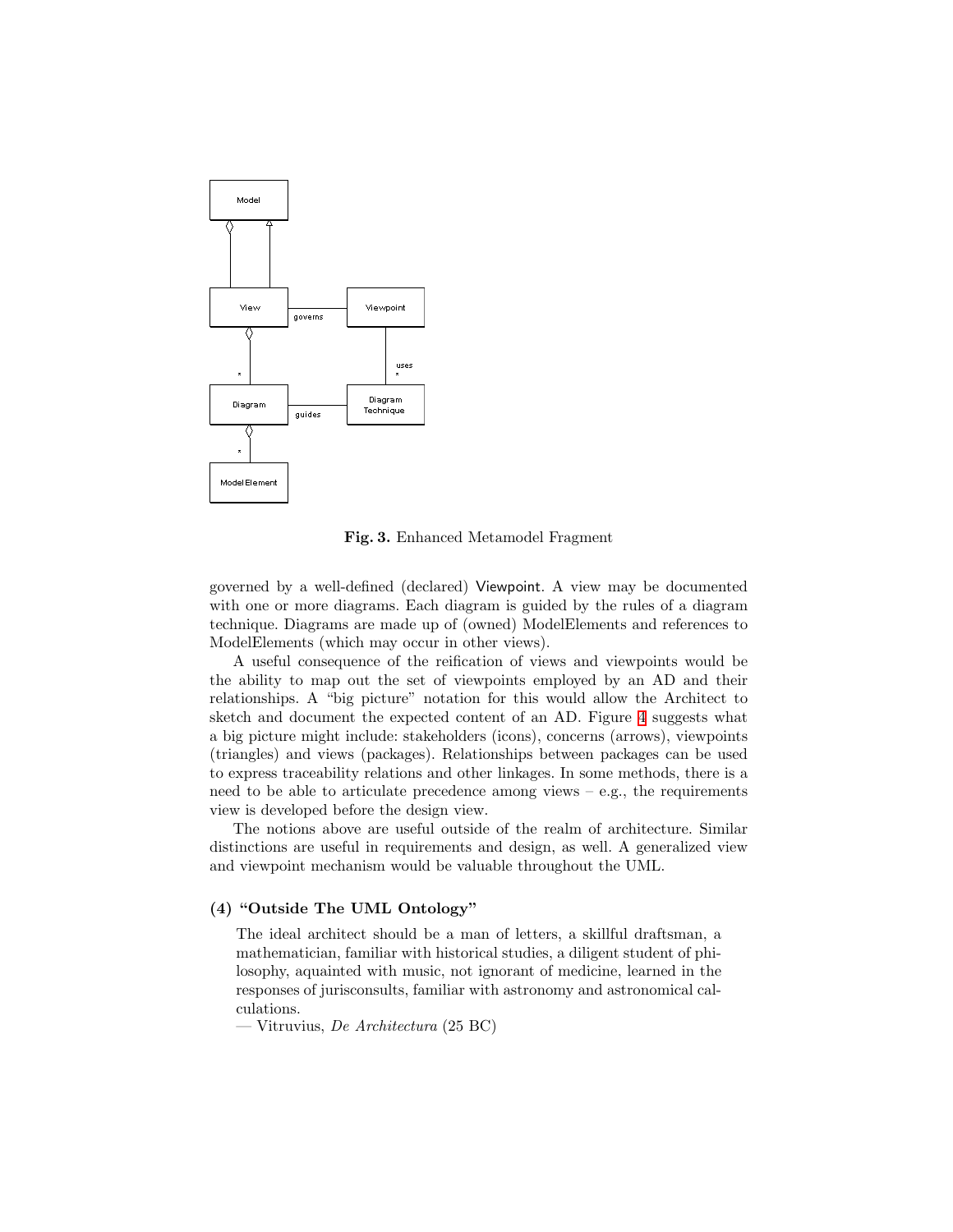

<span id="page-12-0"></span>Fig. 4. Fragment of a Big Picture

So far, I have stayed within the subject matters of viewpoints to which the UML is well-suited: the structure, organization and behaviors of a softwareintensive system. But architecture – even software-intensive systems architecture – is a multi-disciplinary endeavor [\[24](#page-16-9)], and many diverse disciplines may be brought to bear on the Architect's challenge.

There are many existing system disciplines – each with their own existing notations, models and analytic methods. Table [2](#page-12-1) suggests a few. For these cases, it is perhaps more efficient to use existing techniques than to recast them in the UML. This does, however, exacerbate the view-integration problem (see section [5](#page-13-0)).

|             | Architectural Viewpoint Notations or Techniques |
|-------------|-------------------------------------------------|
| Management  | GANTT charts, budgets, organization charts      |
| Reliability | block models, failure models,                   |
| Performance | discrete-event models, queueing models          |
| Security    | (see below)                                     |

<span id="page-12-1"></span>Table 2. Other Viewpoints

Information security is a good example. In previous work[[6\]](#page-15-7), a security view was developed using a viewpoint language based on the Bell-LaPadula security model [\[2](#page-15-8)]. This model provides a viewpoint language along the lines of table [3.](#page-13-1) Recent approaches adopt other security models e.g.,[[3\]](#page-15-9). It would not be efficient to build each such approach into UML.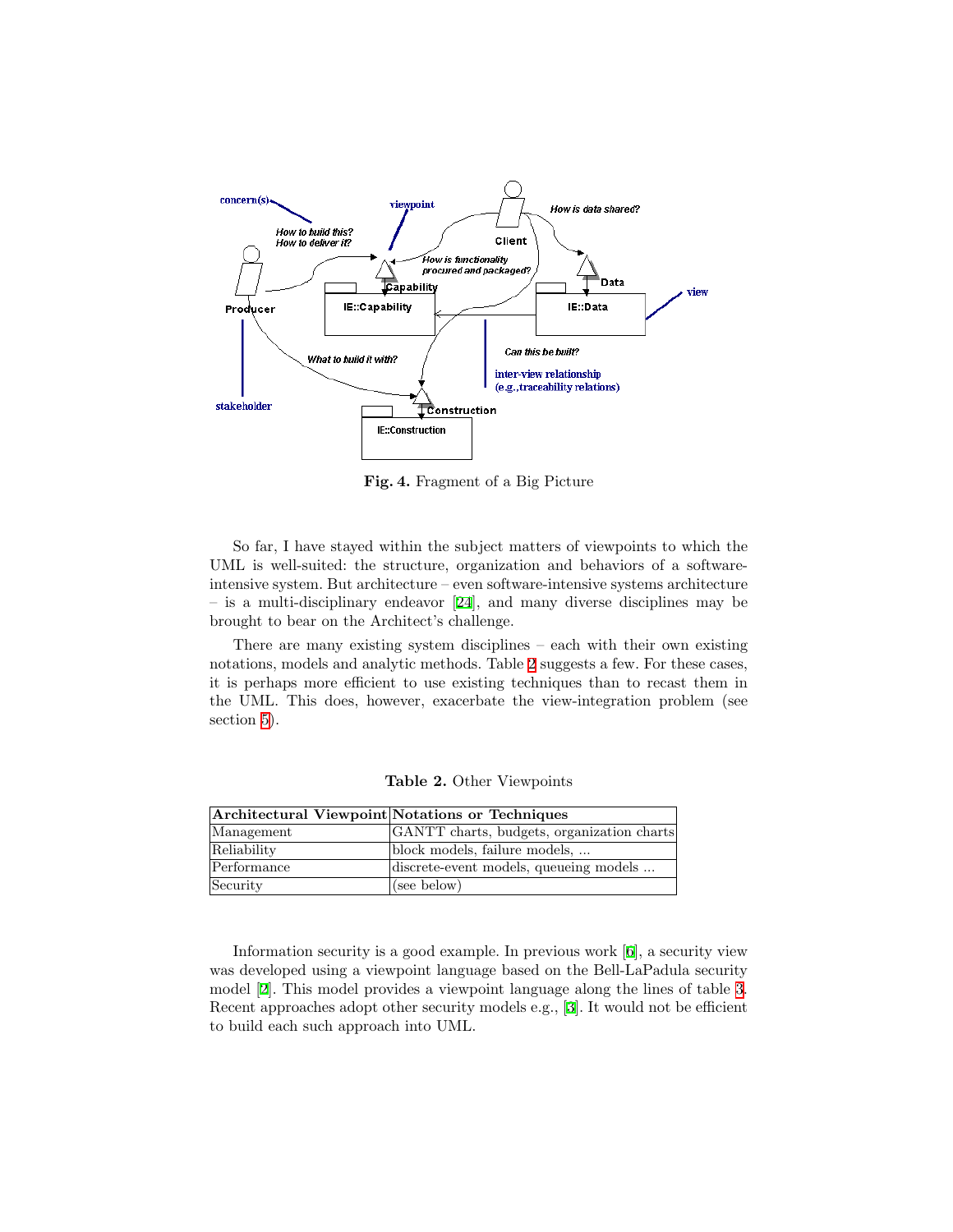<span id="page-13-1"></span>Table 3. A Security Viewpoint Language (from[[6\]](#page-15-7))

|              | (Security) Objects The resources being protected                           |
|--------------|----------------------------------------------------------------------------|
|              | (Security) Subjects Active objects which can perform operations on objects |
| Policy       | The set of rules which specify, for each object and each subject,          |
|              | what operations that subject is allowed to perform on that object          |
| Operations   | The ways in which subjects interact with objects                           |
| Info domains | Subjects and objects live in domains.                                      |
|              | Domains may have different security levels,                                |
|              | and interconnect with other domains                                        |

### <span id="page-13-0"></span>5 General Issues

There are a number of other issues with the use of the UML for architectural description that are not particular to IEEE P1471. Many of these issues pertain to the generality of the UML ontology of concepts (and its metamodel) – which has been developed for object-oriented analysis and design applications – and the adequacy of that ontology for architectural concerns. For a discussion of expressiveness in architectural description, not specific to the UML, see [\[13](#page-16-10)]. In this section, I highlight two issues: view integration and the fixed nature of certain UML "built ins".

View Integration Multiple views necessitate means for view integration: maintaining consistency among views. At present, the UML provides only minimal mechanisms of this kind, such as the trace and refine relationships. The trace relationship is used to represent historical deriviations of an element. The refine relationship is used to represent the same element at different levels of abstraction. The assumption of identity for each of these relations is too restrictive for architectural view integration. Within the P1471 framework, one would like to be able to state such relations as:

- 1. the viewpoint level; e.g., subjects and objects in a security viewpoint are always components in a structural viewpoint;
- 2. the view level: Data access interfaces in the data view are implemented as capabilities (or, components) in the structural view;
- 3. the *element level*: element a in view  $\mathcal X$  and element b in view  $\mathcal Y$  are descriptions of the same thing.

Notations for view integration can be built as relationship stereotypes, to handle the first two cases. For the third case, element-to-element mapping, additional work would be needed, whether in UML, OCL or elsewhere.

Built-In Features Some of the built-in features of the UML, inspired by analogous programming language mechanisms, are not sufficiently general for architectural use, but cannot be overridden in the metamodel, because they are not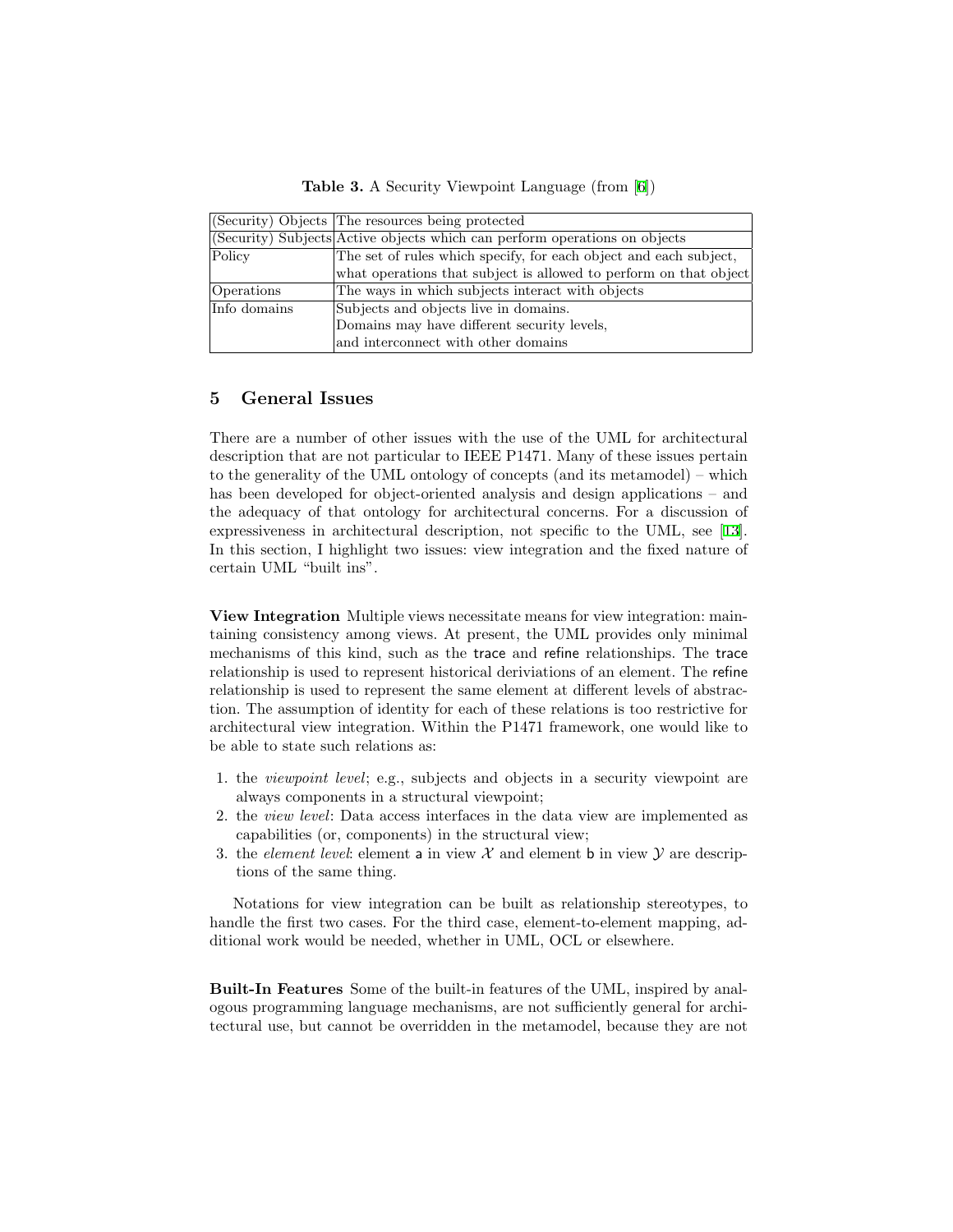first-class. For example, the built-in model of visibility only allows a fixed set of values (public, private, protected). Architecturally, one might like to tailor the visibility model, e.g., to support a particular security model, or for a particular distributed systems paradigm (such as the Distributed Systems Annex of Ada 95).

### 6 Closing

The UML is well-suited for use with IEEE P1471, providing a ready-made suite of notations to model many of the aspects of the architectures of systems. The predefined diagram techniques are all applicable within commonly used architectural viewpoints (see table [1](#page-9-0)).

The "lightweight extension mechanisms" – stereotypes, tagged values, and constraints – provide the means to develop specialized vocabularies which the Architect may use as viewpoint languages to address specific areas of concern. For example, the structural viewpoint, well-studied within academic software architecture, is readily captured in this way via component and class diagrams and a set of extensions. Most existing architecture description languages fall within this viewpoint, while other architectural concerns fall outside the current ontology of UML.

By reifying views, viewpoints and diagram techniques, the Architect has the basis to more flexibly specify and manipulate viewpoints than with the proposed profile mechanism. This generality is applicable outside of architecture, as well.

Relation to Other Work. Although first-class views and viewpoints are somewhat new to the architecture community with IEEE P1471, these concepts are found in requirements engineering [\[7](#page-15-10)] and aspect-oriented programming [\[18](#page-16-11)].

Kruchten was probably the first to use UML for architectural description (even before it was UML!) [\[19](#page-16-2)]. Medvidovic and Rosenblum show how to support an architectural style (the C2 style) using the UML's lightweight extension mechanisms[[21\]](#page-16-12). Much of the work on architectural styles in Software Architecture takes place within the Structural Viewpoint. An interesting question is whether the UML can support a "layered" approach to extensions, such that the C2 style "extension" could be defined atop the Structural Viewpoint, as defined above. Hofmeister et al. at Siemens define several viewpoints (which they call "views") using UML[[15\]](#page-16-13). As proposed above, each viewpoint uses more than one diagram technique for its expression: their Conceptual Viewpoint comprises UML class, state and sequence diagrams (with the ROOM extensions); their Module Viewpoint comprises class and package diagrams; their Execution Viewpoint comprises class, sequence and state diagrams; and their Code Viewpoint uses component diagrams and a supplementary table [\[15](#page-16-13)]. Egyed is using the UML as an integration framework for architectural views[[5\]](#page-15-11). Most work on general ontologies for architecture outside of the system ontology provided by the UML metamodel is qualitative, rather than model-based.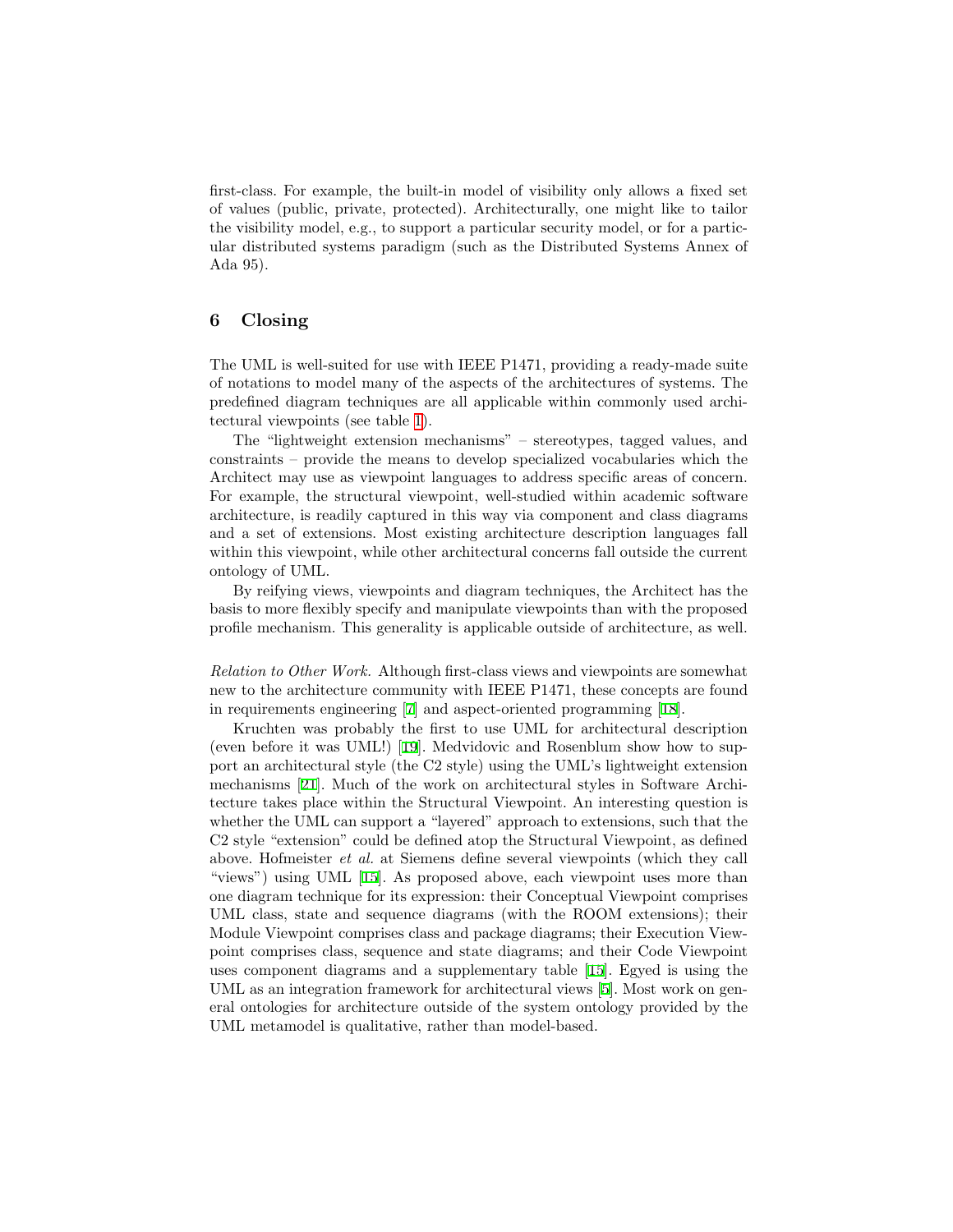Acknowlegments. This paper is based on a talk given in April 1999 at the Workshop on Architecture and UML in Denver, sponsored by Rational. Comments on that presentation by the participants have improved the presentation here. I would also like to thank the members of the IEEE Architecture Working Group for many useful discussions on views and viewpoints. Thanks to the reviewers for useful suggestions and to D. Emery (The MITRE Corporation) for comments on an earlier version of this paper.

### References

- <span id="page-15-6"></span>[1] OMG Analysis and Design Platform Task Force. White paper on the profile mechanism (version 1.0). OMG Document ad/99–04–07, April 1999.
- <span id="page-15-8"></span>[2] D. Bell and L. J. LaPadula. Secure computer systems: unified exposition and Multics interpretation. Technical Report MTR–2297, The MITRE Corporation, Bedford, MA, 1976.
- <span id="page-15-9"></span>[3] Christophe Bidan and Valérie Issarny. Dealing with multi-policy security in large open distributed systems. In Proceedings of the 5th European Symposium on Research in Computer Security, number 1485 in Lecture Notes in Computer Science, pages 51–66, Belgium, September 1998. Springer-Verlag.
- <span id="page-15-5"></span>[4] Grady Booch, James Rumbaugh, and Ivar Jacobson. The Unified Modeling Language User Guide. Addison-Wesley, 1999.
- <span id="page-15-11"></span>[5] Alexander Egyed. Integrating architectural views in UML. Technical Report USC/CSE-99-TR-514, Center for Software Engineering, University of Southern California, Los Angeles, CA, 1999.
- <span id="page-15-7"></span>[6] David E. Emery, Rich Hilliard, and Timothy B. Rice. Experiences applying a practical architectural method. In Alfred Strohmeier, editor, Reliable Software Technologies–Ada-Europe '96, number 1088 in Lecture Notes in Computer Science. Springer, 1996.
- <span id="page-15-10"></span>[7] A. Finkelstein, J. Kramer, B. Nuseibeh, L. Finkelstein, and M. Goedicke. Viewpoints: a framework for integrating multiple perspectives in system development. International Journal of Software Engineering and Knowledge Engineering, 2(1):31–57, March 1992.
- <span id="page-15-2"></span>[8] A. Finkelstein and I Sommerville. The viewpoints FAQ. Software Engineering Journal, 11(1):2–4, 1996. Also available from ftp://cs.ucl.ac.uk/acwf/papers/viewfaq.ps.gz.
- <span id="page-15-1"></span>[9] Cristina Gacek, Ahmed Abd-Allah, Bradford Clark, and Barry W. Boehm. On the definition of software system architecture. In Proceedings of the First International Workshop on Architectures for Software Systems, Seattle, WA, 1995.
- <span id="page-15-4"></span>[10] David Garlan, Robert T. Monroe, and David Wile. Acme: An architecture description interchange language. In Proceedings of CASCON '97, pages 169-183, November 1997.
- <span id="page-15-3"></span>[11] Rich Hilliard. Views and viewpoints in software systems architecture. Position paper from the First Working IFIP Conference on Software Architecture, San Antonio, 1999.
- <span id="page-15-0"></span>[12] Rich Hilliard, Michael J. Kurland, and Steven D. Litvintchouk. MITRE's Architecture Quality Assessment. In 1997 MITRE Software Engineering and Economics Conference, 1997.